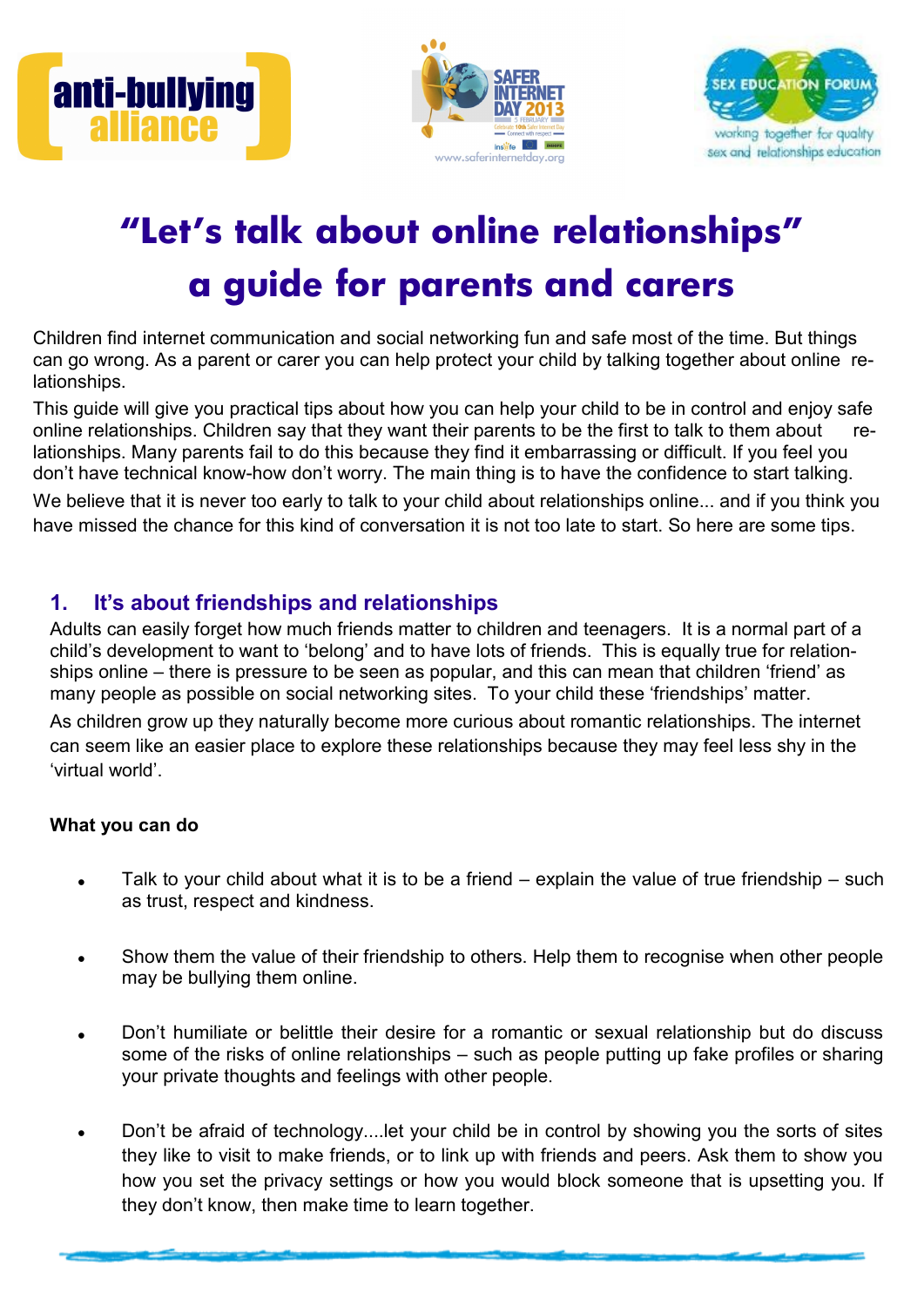# **2. Remember it's not easy working out who you are and who you want to be.**

**"Whats wrong with sexting anyway? Its flattering when a boy asks you to send them a picture". Young person aged 14 \***

A huge part of growing up is working out who it is we are and who we want to be in the future. Children and teenagers are also under a lot of pressure from their friends and peers to look and behave a certain way. This is also true online – for example you may wonder why your child shares certain photos online, and why they appear to promote an image that doesn't seem to reflect who you think they are.

#### **What you can do**

- Don't be afraid to talk to your child about photos and images online that could be seen as 'sexy' or provocative . Ask them why they think people upload certain photos and what messages they think these photos give out.
- Listen rather than judge. Try asking your child what he/she thinks  $\bullet$
- Talk positively about your child's emerging personality and the positive ways in which they are expressing it, for example in clothing, activities or behaviour – both offline and online. You might start your comment "I like it when you....."

## **3. Sometimes your child may shock you**

It can be a big shock to discover that your child has been involved in a bullying incident online – and maybe not as a victim, but as one of the people using bullying behaviour. The language children use with friends and peers can be shocking too... be it violent, offensive or sexual. Every parent wants to believe that their child would never share an offensive photos or videos , or consider sending personal images of themselves but research shows that this is happening.

**"I had this boy always asking me to send him pictures, like, every day." Young person aged 14**

#### **What you can do**

- It's natural for a child or teenager to moderate their behaviour and language around their parents, but it is important that you talk to them about what the effect of using violent or offensive language can be – particularly if that language is used online where there is a permanent record.
- Talk to your child about bullying behaviour online and why it's wrong. Explain that this includes passing on hurtful comments, photos or videos that someone else has sent to you. Ask 'would you say that or show that to someone in the same room as you...' and 'if not why not'.
- Talk to your child about your values as a family, what matters to you, and how you would expect to see these values modelled whether you are there or not.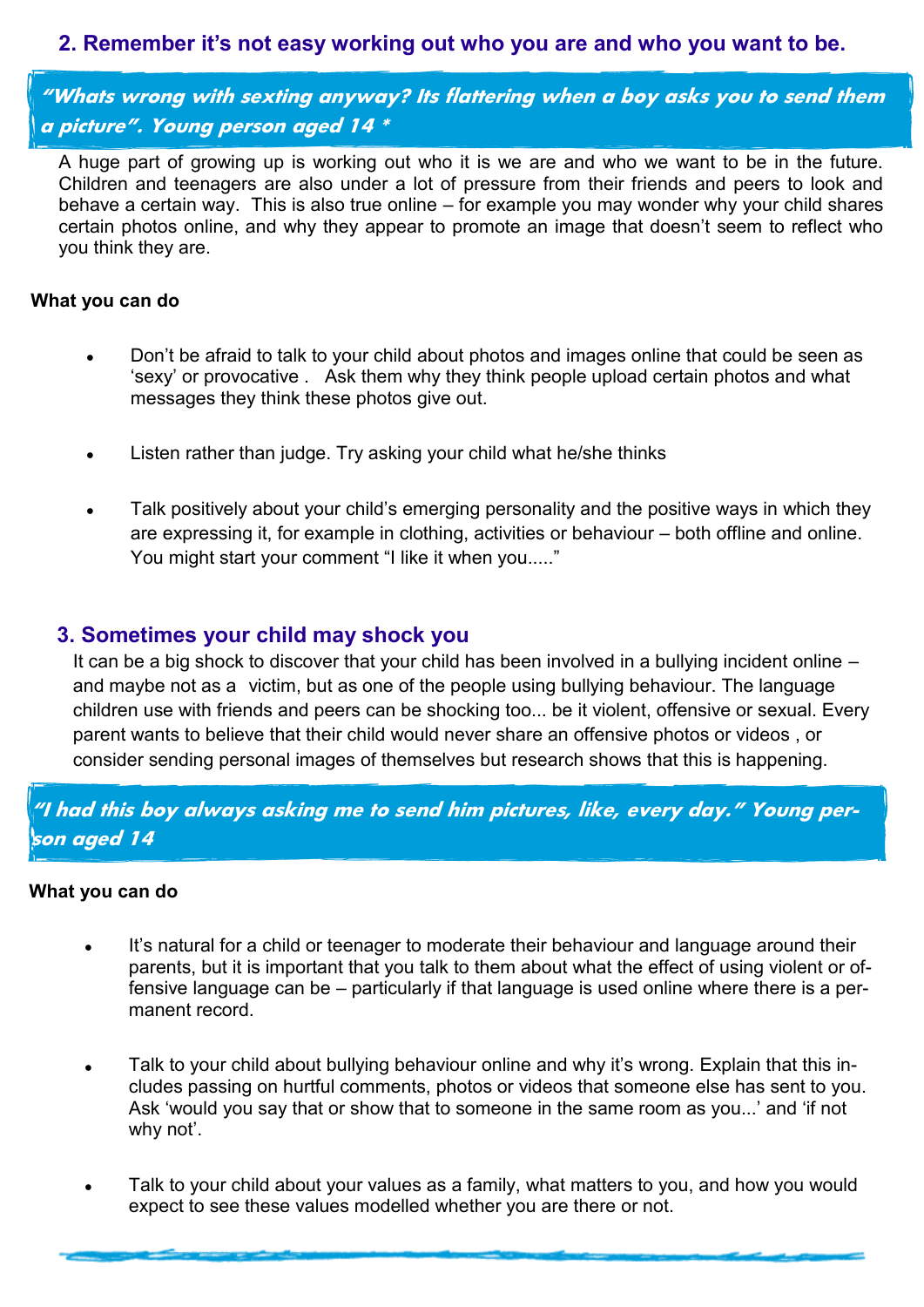- Ask your child if they know about the risks of sharing images or videos of a sexual nature. Are they aware that sometimes a request to send a nude image may have been sent to lots of people at once, and that the pictures will stay online permanently and can be shared with many other people too?
- Encourage your child to report upsetting or offensive content to an adult they trust or to the Child Exploitation and Online Protection Centre (CEOP).

## **4. What you think matters**

You may sometimes feel that your child doesn't listen to you or value what you think. Research shows that while children don't necessarily want their parents hanging over their shoulder whenever they are online, they do want their parents to talk to them about their online behaviour and to set appropriate boundaries.

#### **What you can do**

- Do step in when you think your child is engaging in risky behaviour online. If you have an open relationship with your child where you have discussed how you would expect them to behave online, and what the risks can be, it should make your actions easier to understand.
- Talk to your children regularly about your views and values on friendships and relationships.
- If it all feels too personal, try talking about people in situations in books, films, and favourite television programmes such as soaps.

## **5. Always keep an open door**

Sadly there are cases where situations have spiralled out of control online and children have not felt able to talk to their parents. For example, a child may be involved in a cyberbullying incident that is deeply upsetting, or they may be being stalked or harassed by someone who they have shared personal information or images with. What may have initially seemed like an exciting new romance or friendship could have turned into something frightening and they may not know how to get out of the situation.

**"The trouble is, my mum would overreact and stop me from using my phone" young person aged 14**

**"No way would I turn to my parents for help, my dad would kill anyone who asked me to do that" young person aged 14**